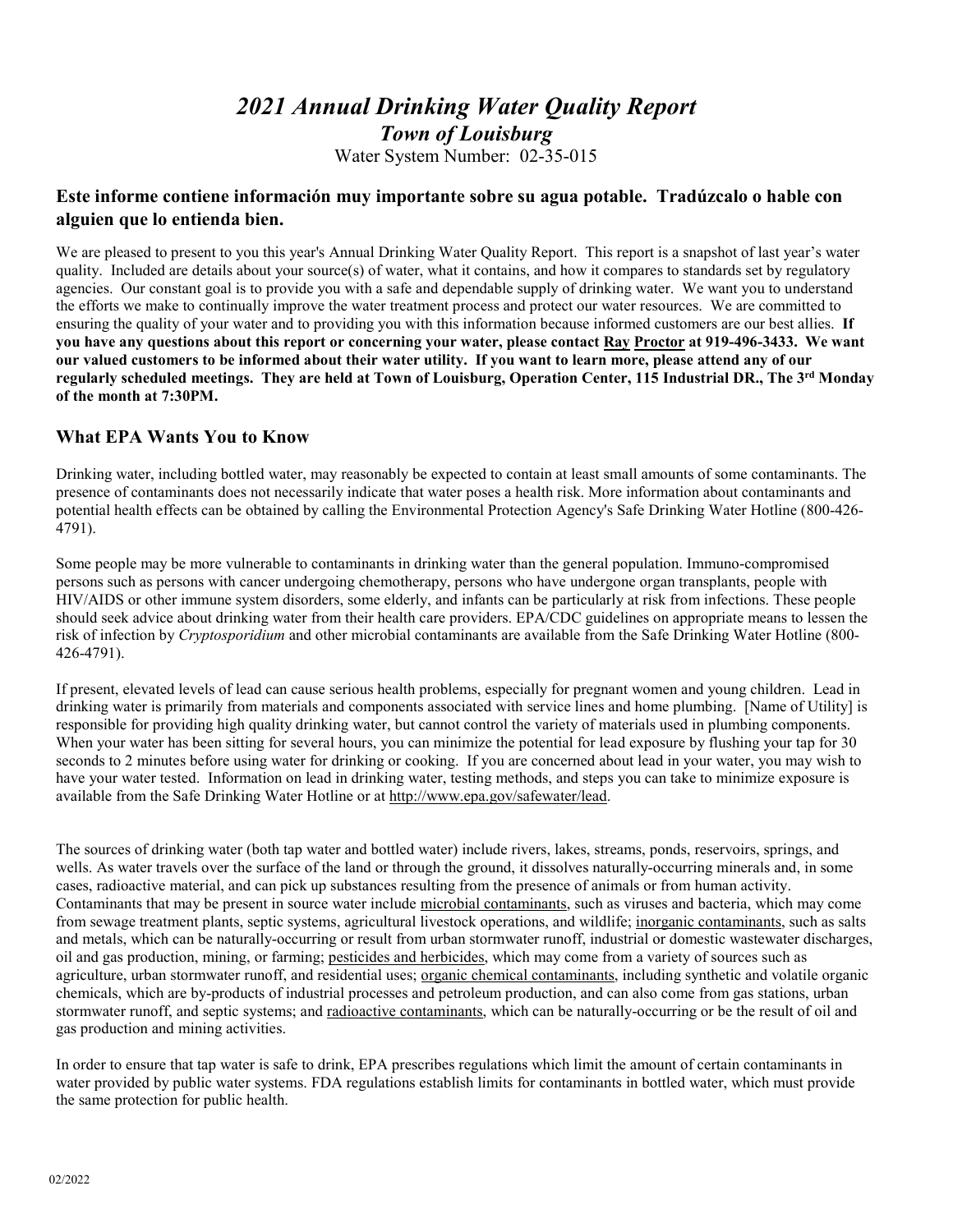# **When You Turn on Your Tap, Consider the Source**

The water that is used by this system is surface water from the Tar River, and is located at 413 Sunset Ave, Louisburg, NC.

# **Source Water Assessment Program (SWAP) Results**

The North Carolina Department of Environmental Quality (DEQ), Public Water Supply (PWS) Section, Source Water Assessment Program (SWAP) conducted assessments for all drinking water sources across North Carolina. The purpose of the assessments was to determine the susceptibility of each drinking water source (well or surface water intake) to Potential Contaminant Sources (PCSs). The results of the assessment are available in SWAP Assessment Reports that include maps, background information and a relative susceptibility rating of Higher, Moderate or Lower.

The relative susceptibility rating of each source for the Town of Louisburg was determined by combining the contaminant rating (number and location of PCSs within the assessment area) and the inherent vulnerability rating (i.e., characteristics or existing conditions of the well or watershed and its delineated assessment area). The assessment findings are summarized in the table below:

#### **Susceptibility of Sources to Potential Contaminant Sources (PCSs)**

| <b>Source Name</b> | <b>Susceptibility Rating</b> | <b>SWAP Report Date</b> |
|--------------------|------------------------------|-------------------------|
| Tar River          | Higher                       | September 2021          |

The complete SWAP Assessment report for the Town of Louisburg may be viewed on the Web at:

<https://www.ncwater.org/?page=600> Note that because SWAP results and reports are periodically updated by the PWS Section, the results available on this web site may differ from the results that were available at the time this CCR was prepared. If you are unable to access your SWAP report on the web, you may mail a written request for a printed copy to: Source Water Assessment Program – Report Request, 1634 Mail Service Center, Raleigh, NC 27699-1634, or email requests to swap@ncdenr.gov. Please indicate your system name, number, and provide your name, mailing address and phone number. If you have any questions about the SWAP report please contact the Source Water Assessment staff by phone at 919-707-9098.

It is important to understand that a susceptibility rating of "higher" does not imply poor water quality, only the system's potential to become contaminated by PCSs in the assessment area.

# **Water Quality Data Tables of Detected Contaminants**

We routinely monitor for over 150 contaminants in your drinking water according to Federal and State laws. The tables below list all the drinking water contaminants that we detected in the last round of sampling for each particular contaminant group. The presence of contaminants does not necessarily indicate that water poses a health risk. **Unless otherwise noted, the data presented in this table is from testing done January 1 through December 31, (2021).** The EPA and the State allow us to monitor for certain contaminants less than once per year because the concentrations of these contaminants are not expected to vary significantly from year to year. Some of the data, though representative of the water quality, is more than one year old.

#### **Important Drinking Water Definitions:**

*Not-Applicable (N/A)* – Information not applicable/not required for that particular water system or for that particular rule.

*Non-Detects (ND)* - Laboratory analysis indicates that the contaminant is not present at the level of detection set for the particular methodology used.

*Parts per million (ppm) or Milligrams per liter (mg/L)* - One part per million corresponds to one minute in two years or a single penny in \$10,000.

*Parts per billion (ppb) or Micrograms per liter (ug/L)* - One part per billion corresponds to one minute in 2,000 years, or a single penny in \$10,000,000.

*Picocuries per liter (pCi/L)* - Picocuries per liter is a measure of the radioactivity in water.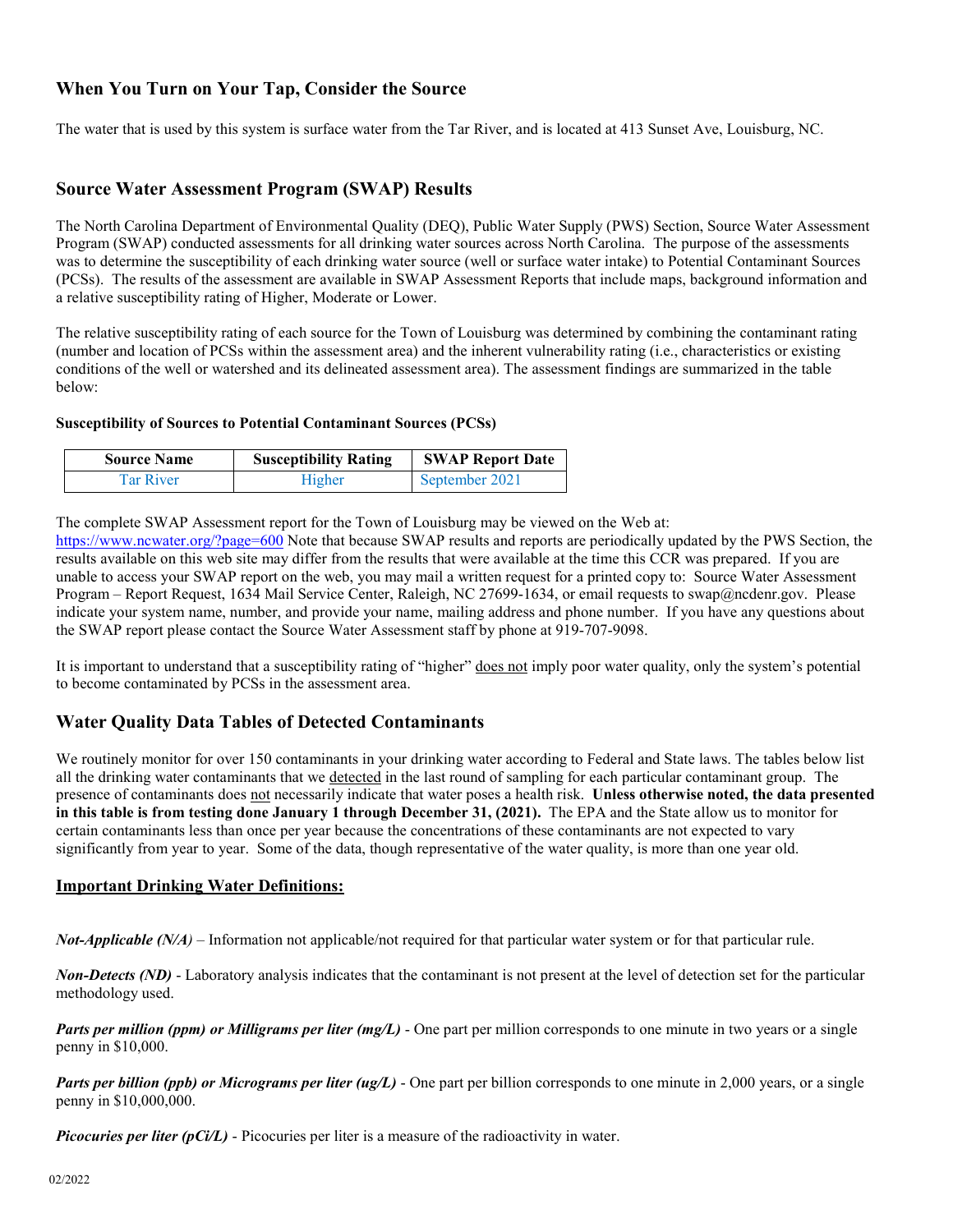*Million Fibers per Liter (MFL)* - Million fibers per liter is a measure of the presence of asbestos fibers that are longer than 10 micrometers.

*Nephelometric Turbidity Unit (NTU)* - Nephelometric turbidity unit is a measure of the clarity of water. Turbidity in excess of 5 NTU is just noticeable to the average person.

*Action Level (AL) -* The concentration of a contaminant which, if exceeded, triggers treatment or other requirements which a water system must follow.

*Treatment Technique (TT)* **-** A required process intended to reduce the level of a contaminant in drinking water.

*Maximum Residual Disinfection Level (MRDL)* – The highest level of a disinfectant allowed in drinking water. There is convincing evidence that addition of a disinfectant is necessary for control of microbial contaminants.

*Maximum Residual Disinfection Level Goal (MRDLG)* – The level of a drinking water disinfectant below which there is no known or expected risk to health. MRDLGs do not reflect the benefits of the use of disinfectants to control microbial contaminants.

*Locational Running Annual Average (LRAA)* – The average of sample analytical results for samples taken at a particular monitoring location during the previous four calendar quarters under the Stage 2 Disinfectants and Disinfection Byproducts Rule.

*Level 1 Assessment - A Level 1 assessment is a study of the water system to identify potential problems and determine (if possible) why total coliform bacteria have been found in our water system.*

*Level 2 Assessment - A Level 2 assessment is a very detailed study of the water system to identify potential problems and determine (if possible) why an E. coli MCL violation has occurred and/or why total coliform bacteria have been found in our water system on multiple occasions.*

*Maximum Contaminant Level (MCL)* - The highest level of a contaminant that is allowed in drinking water. MCLs are set as close to the MCLGs as feasible using the best available treatment technology.

*Maximum Contaminant Level Goal (MCLG)* - The level of a contaminant in drinking water below which there is no known or expected risk to health. MCLGs allow for a margin of safety.

# **Tables of Detected Contaminants**

### **REVISED TOTAL COLIFORM RULE:**

**Microbiological Contaminants in the Distribution System -** For systems that collect *less than 40* samples per month

| Contaminant (units)                              | MCL<br>Violation<br>Y/N | Your<br>Water | MCLG         | MCL.                                                                                                                                                                                                                                                                                                                                                                                                                      | Likely Source of<br>Contamination       |
|--------------------------------------------------|-------------------------|---------------|--------------|---------------------------------------------------------------------------------------------------------------------------------------------------------------------------------------------------------------------------------------------------------------------------------------------------------------------------------------------------------------------------------------------------------------------------|-----------------------------------------|
| Total Coliform Bacteria<br>(presence or absence) | N                       | $\Omega$      | $\theta$     | TT*                                                                                                                                                                                                                                                                                                                                                                                                                       | Naturally present in the<br>environment |
| E. coli<br>(presence or absence)                 | N                       | $\Omega$      | $\mathbf{0}$ | Routine and repeat samples are total<br>coliform-positive and either is $E$ . coli-<br>positive or system fails to take repeat<br>samples following $E$ . <i>coli</i> -positive routine<br>sample or system fails to analyze total<br>coliform-positive repeat sample for $E$ , coli<br>Note: If either an original routine sample<br>and/or its repeat samples(s) are $E$ . coli<br>positive, a Tier 1 violation exists. | Human and animal fecal waste            |

\* If a system collecting fewer than 40 samples per month has two or more positive samples in one month, an assessment is required.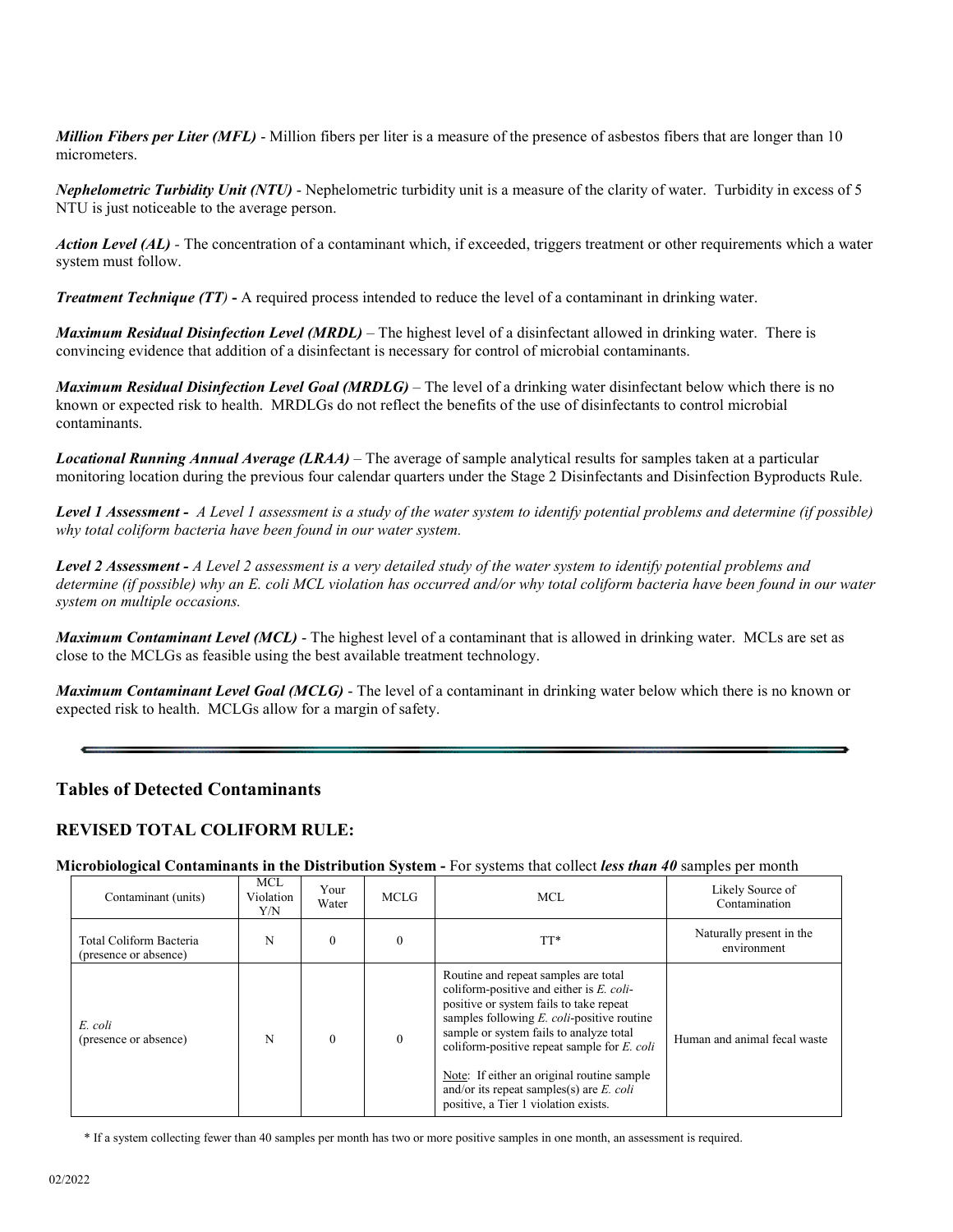#### **Turbidity\***

| Contaminant (units)                                                                           | Treatment<br>Technique<br>(TT)<br>Violation<br>Y/N | Your Water | <b>MCLG</b> | Treatment Technique (TT)<br>Violation if:                             | Likely Source of<br>Contamination |
|-----------------------------------------------------------------------------------------------|----------------------------------------------------|------------|-------------|-----------------------------------------------------------------------|-----------------------------------|
| Turbidity (NTU) - Highest<br>single turbidity measurement                                     | N                                                  | 0.16 NTU   | N/A         | Turbidity $>1$ NTU                                                    |                                   |
| Turbidity (NTU) - Lowest<br>monthly percentage $(\% )$ of<br>samples meeting turbidity limits | N                                                  | $100\%$    | N/A         | Less than 95% of monthly turbidity<br>measurements are $\leq 0.3$ NTU | Soil runoff                       |

 **\*** Turbidity is a measure of the cloudiness of the water. We monitor it because it is a good indicator of the effectiveness of our filtration system. The turbidity rule requires that 95% or more of the monthly samples must be less than or equal to 0.3 NTU.

#### **Inorganic Contaminants**

| Contaminant (units) | Sample<br>Date | MCL<br>Violation<br>Y/N | Your<br>Water | Range<br>High<br>Low | <b>MCLG</b> | <b>MCL</b> | Likely Source of Contamination                                                                                                  |
|---------------------|----------------|-------------------------|---------------|----------------------|-------------|------------|---------------------------------------------------------------------------------------------------------------------------------|
| Barium (ppm)        | 5/18/21        | N                       | 0.0216        | N/A                  |             |            | Discharge of drilling wastes; discharge<br>from metal refineries; erosion of natural<br>deposits                                |
| Fluoride (ppm)      | 5/18/21        | N                       | 0.6200        | N/A                  |             |            | Erosion of natural deposits; water additive<br>which promotes strong teeth; discharge<br>from fertilizer and aluminum factories |

#### **Nitrate/Nitrite Contaminants**

| Contaminant (units)            | Sample<br>Date | MCL<br>Violation<br>Y/N | Your<br>Water | Range<br>High<br>LOW | <b>MCLG</b> | MCL | Likely Source of Contamination                                                                    |
|--------------------------------|----------------|-------------------------|---------------|----------------------|-------------|-----|---------------------------------------------------------------------------------------------------|
| Nitrate (as Nitrogen)<br>(ppm) | 5/18/21        | N                       | ND.           | N/A                  | 10          | 10  | Runoff from fertilizer use; leaching from<br>septic tanks, sewage; erosion of natural<br>deposits |
| Nitrite (as Nitrogen)<br>(ppm) | 5/18/21        | N                       | ND            | N/A                  |             |     | Runoff from fertilizer use; leaching from<br>septic tanks, sewage; erosion of natural<br>deposits |

# **Synthetic Organic Chemical (SOC) Contaminants Including Pesticides and Herbicides**

| Contaminant (units) | Sample<br>Date | MCL<br>Violation<br>V/N | Your<br>Water | Range<br>High<br>$_{\rm \sim 0W}$ | MCLG | MCL | Likely Source of Contamination                 |
|---------------------|----------------|-------------------------|---------------|-----------------------------------|------|-----|------------------------------------------------|
| Dalapon (ppb)       | 9/29/21        |                         | ND            | N/A                               | 200  | 200 | Runoff from herbicide used on rights of<br>way |

#### **Lead and Copper Contaminants**

| Contaminant (units)                           | Sample<br>Date | Your<br>Water | Number of<br>sites found<br>above the AL | <b>MCLG</b> | AL       | Likely Source of Contamination                                          |
|-----------------------------------------------|----------------|---------------|------------------------------------------|-------------|----------|-------------------------------------------------------------------------|
| Copper (ppm)<br>(90 <sup>th</sup> percentile) | 8/25/21        | 0.242         |                                          |             | $AL=1.3$ | Corrosion of household plumbing<br>systems; erosion of natural deposits |
| Lead (ppb)<br>(90 <sup>th</sup> percentile)   | 8/25/21        | ND            |                                          |             | $AL=15$  | Corrosion of household plumbing<br>systems; erosion of natural deposits |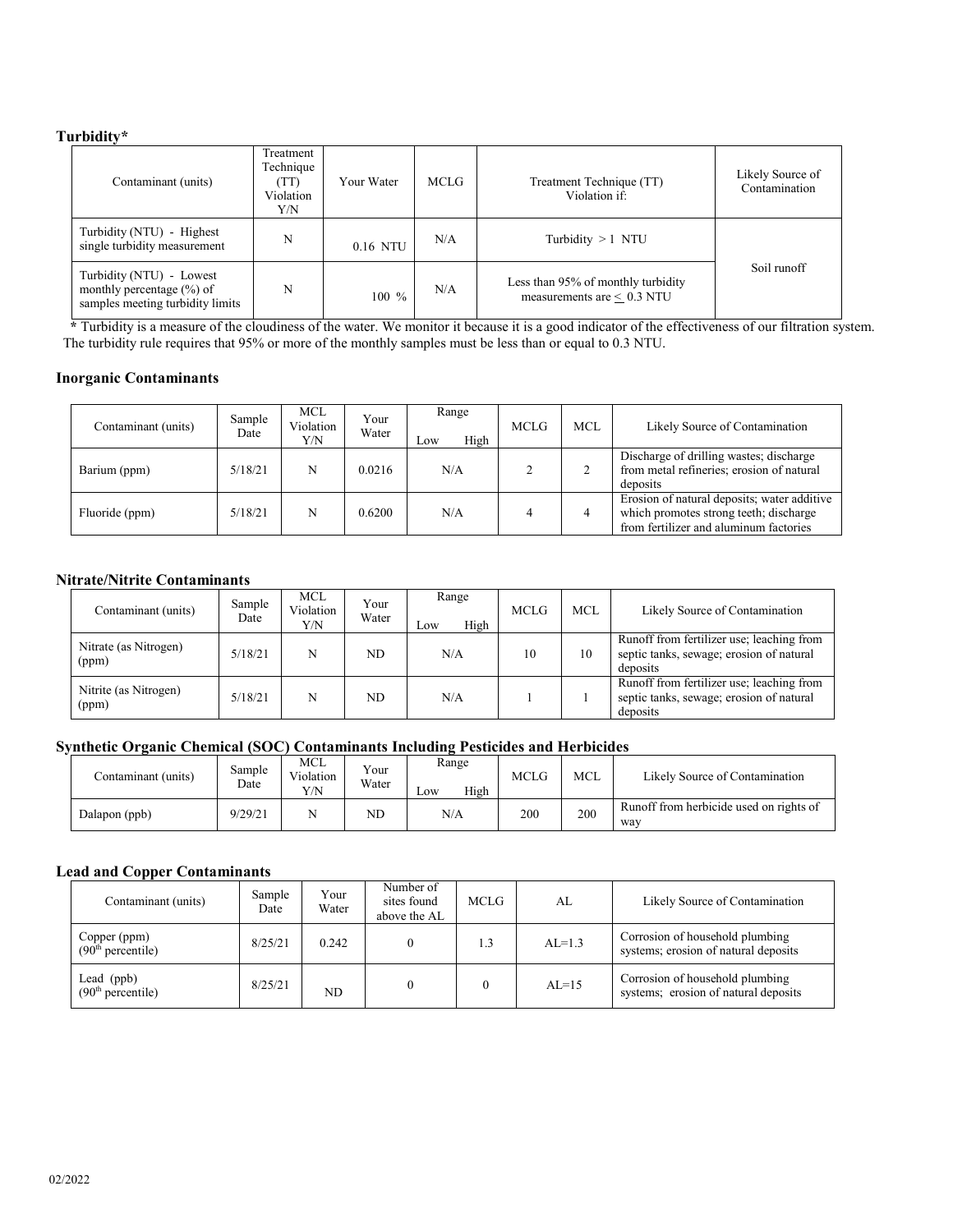#### **Radiological Contaminants**

| $\cdot$<br>Contaminant (units)                                            | Sample<br>Date | <b>MCL</b><br>Violation<br>Y/N | Your<br>Water | Range<br>High<br>Low | <b>MCLG</b>      | <b>MCL</b> | Likely Source of Contamination            |
|---------------------------------------------------------------------------|----------------|--------------------------------|---------------|----------------------|------------------|------------|-------------------------------------------|
| Alpha emitters $(pCi/L)$<br>(Gross Alpha Excluding)<br>Radon and Uranium) | 12/2016        | N                              | ND            | N/A                  | $\boldsymbol{0}$ | 15         | Erosion of natural deposits               |
| Beta/photon emitters<br>(pCi/L)                                           | 12/2016        | N                              | ND            | N/A                  | $\mathbf{0}$     | $50*$      | Decay of natural and man-made<br>deposits |
| Combined radium (pCi/L)                                                   | 12/2016        | N                              | ND            | N/A                  | $\theta$         |            | Erosion of natural deposits               |
| Uranium $(pCi/L)$                                                         | 12/2016        | N                              | ND            | N/A                  | $\mathbf{0}$     | 20.1       | Erosion of natural deposits               |

\* Note: The MCL for beta/photon emitters is 4 mrem/year. EPA considers 50 pCi/L to be the level of concern for beta particles.

### **Total Organic Carbon (TOC)**

| Contaminant (units)                                      | Violation<br>Y/N | Your Water<br>(RAA<br>Removal<br>Ratio) | Range<br>Monthly<br>Removal<br>Ratio<br>Low - High | <b>MCLG</b> | <b>TT</b> | Likely Source of<br>Contamination       | Compliance Method<br>(Step 1 or $ACC\#$ |
|----------------------------------------------------------|------------------|-----------------------------------------|----------------------------------------------------|-------------|-----------|-----------------------------------------|-----------------------------------------|
| Total Organic Carbon<br>(removal ratio)<br>(TOC)-TREATED | N                | 1.12                                    | 1.12-1.73                                          | N/A         | <b>TT</b> | Naturally present in the<br>environment | Step 1                                  |

#### **Disinfectant Residuals Summary**

|                | Year<br>Sampled | <b>MRDL</b><br>Violation<br>Y/N | Your<br>Water<br>(highest RAA) | Range<br>High<br>Low | MRDLG | <b>MRDL</b> | Likely Source of Contamination             |
|----------------|-----------------|---------------------------------|--------------------------------|----------------------|-------|-------------|--------------------------------------------|
| Chlorine (ppm) | 2021            | N                               | 0.86                           | 0.2<br>1.52          |       | 4.0         | Water additive used to<br>control microbes |

#### **Stage 2 Disinfection Byproduct Compliance -** Based upon Locational Running Annual Average (LRAA)

| Disinfection<br><b>Byproduct</b> | Year Sampled | MCL.<br>Violation<br>Y/N | Your<br>Water<br>(highest LRAA) | Range<br>High<br>Low | MCLG | MCL | Likely Source of<br>Contamination           |
|----------------------------------|--------------|--------------------------|---------------------------------|----------------------|------|-----|---------------------------------------------|
| TTHM (ppb)                       | 2021         | N                        | 58.00                           | 24.13-71.06          | N/A  | 80  | Byproduct of drinking<br>water disinfection |
| Location B01                     | 2021         | N                        | 58.00                           | 27.93-71.06          | N/A  | 80  | Byproduct of drinking<br>water disinfection |
| Location B02                     | 2021         | N                        | 47.00                           | 24.13-70.87          | N/A  | 80  | Byproduct of drinking<br>water disinfection |
| $HAA5$ (ppb)                     | 2021         | N                        | 41.00                           | 2.98-83.02           | N/A  | 60  | Byproduct of drinking<br>water disinfection |
| Location B01                     | 2021         | N                        | 29.00                           | 2.98-43.92           | N/A  | 60  | Byproduct of drinking<br>water disinfection |
| Location B02                     | 2021         | N                        | 41.00                           | 14.82-83.02          | N/A  | 60  | Byproduct of drinking<br>water disinfection |

 *Second quarter results for HAA5's (Haloacetic Acids) exceeded the MCL at location B02. Due to the high concentrations of natural organics in the raw water which help to form disinfection by-products. At no time was this treatment plant facility in violation for an MCL based upon a locational running annual average (LRAA) See your water (highest LRAA) in the table above***.** *The optimization of flushing in this area to minimize DBP is in the process of being implemented to reduce reoccurrence of future issues.*